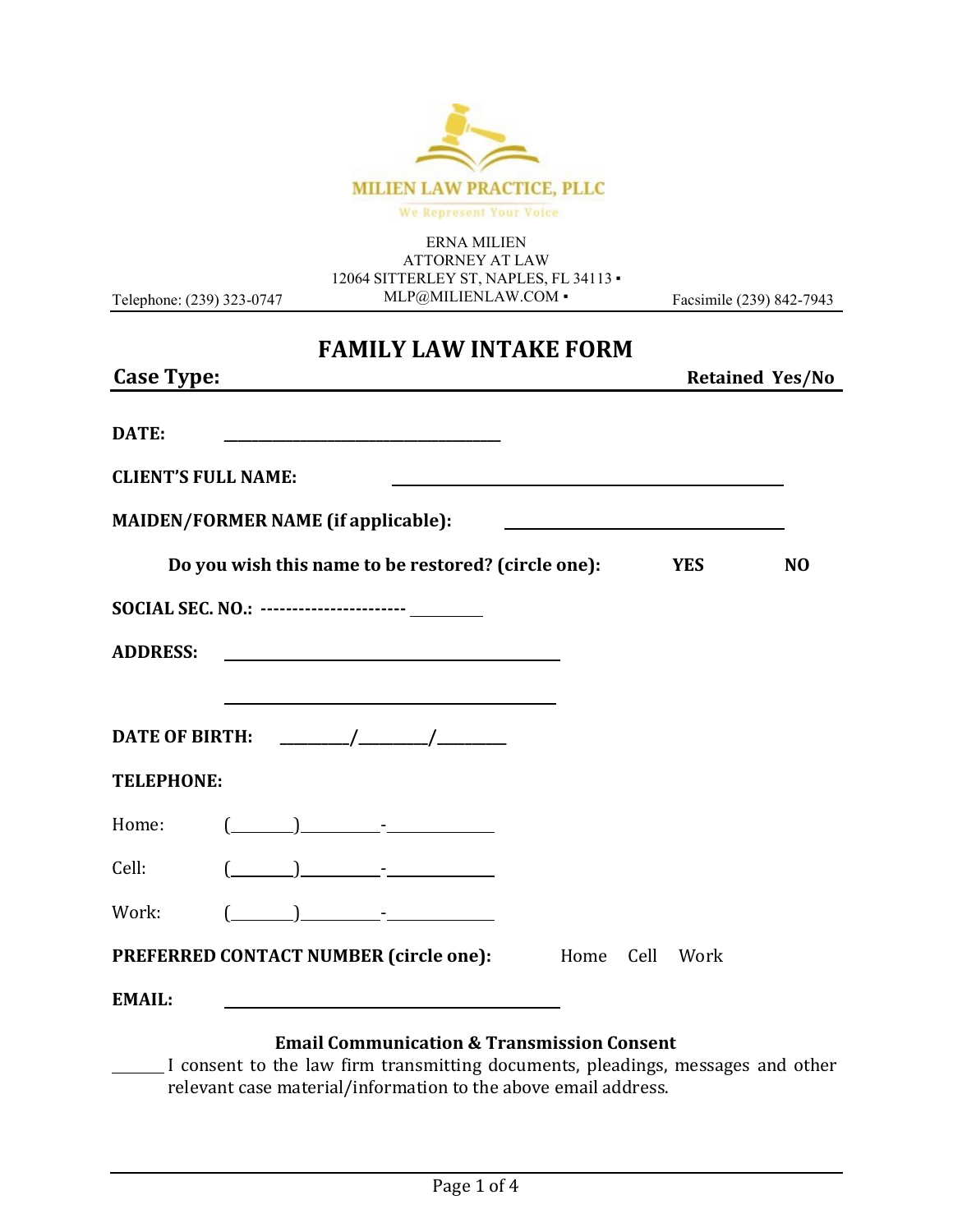#### **CLIENT EMPLOYMENT INFORMATION:**

| Employer Name:                                    |  |                                                                                                                                                                                                                                                                                                                                                                                                                                                                                                                                                                             |                                                               |
|---------------------------------------------------|--|-----------------------------------------------------------------------------------------------------------------------------------------------------------------------------------------------------------------------------------------------------------------------------------------------------------------------------------------------------------------------------------------------------------------------------------------------------------------------------------------------------------------------------------------------------------------------------|---------------------------------------------------------------|
|                                                   |  |                                                                                                                                                                                                                                                                                                                                                                                                                                                                                                                                                                             |                                                               |
|                                                   |  |                                                                                                                                                                                                                                                                                                                                                                                                                                                                                                                                                                             |                                                               |
| Occupation:                                       |  |                                                                                                                                                                                                                                                                                                                                                                                                                                                                                                                                                                             |                                                               |
| Current Income:                                   |  |                                                                                                                                                                                                                                                                                                                                                                                                                                                                                                                                                                             | <u> 1989 - Johann Barn, fransk politik fotograf (d. 1989)</u> |
| <b>OPPOSING SPOUSE/PARTY'S INFORMATION:</b>       |  |                                                                                                                                                                                                                                                                                                                                                                                                                                                                                                                                                                             |                                                               |
| <b>NAME:</b>                                      |  |                                                                                                                                                                                                                                                                                                                                                                                                                                                                                                                                                                             |                                                               |
| SOCIAL SEC. NO.: ----------------------- ________ |  |                                                                                                                                                                                                                                                                                                                                                                                                                                                                                                                                                                             |                                                               |
| <b>ADDRESS:</b>                                   |  |                                                                                                                                                                                                                                                                                                                                                                                                                                                                                                                                                                             |                                                               |
|                                                   |  | <u> 1989 - Johann Barn, amerikansk politiker (d. 1989)</u>                                                                                                                                                                                                                                                                                                                                                                                                                                                                                                                  |                                                               |
|                                                   |  |                                                                                                                                                                                                                                                                                                                                                                                                                                                                                                                                                                             |                                                               |
|                                                   |  |                                                                                                                                                                                                                                                                                                                                                                                                                                                                                                                                                                             |                                                               |
| <b>TELEPHONE:</b>                                 |  |                                                                                                                                                                                                                                                                                                                                                                                                                                                                                                                                                                             |                                                               |
| Home:                                             |  | $\begin{array}{ccc} \begin{array}{ccc} \hline \end{array} & \begin{array}{ccc} \hline \end{array} & \begin{array}{ccc} \hline \end{array} & \begin{array}{ccc} \hline \end{array} & \begin{array}{ccc} \hline \end{array} & \begin{array}{ccc} \hline \end{array} & \begin{array}{ccc} \hline \end{array} & \begin{array}{ccc} \hline \end{array} & \begin{array}{ccc} \hline \end{array} & \begin{array}{ccc} \hline \end{array} & \begin{array}{ccc} \hline \end{array} & \begin{array}{ccc} \hline \end{array} & \begin{array}{ccc} \hline \end{array} & \begin{array}{$ |                                                               |
| Cell:                                             |  |                                                                                                                                                                                                                                                                                                                                                                                                                                                                                                                                                                             |                                                               |
| Work:                                             |  |                                                                                                                                                                                                                                                                                                                                                                                                                                                                                                                                                                             |                                                               |
|                                                   |  |                                                                                                                                                                                                                                                                                                                                                                                                                                                                                                                                                                             | OPPOSING SPOUSE/PARTY'S EMPLOYMENT INFORMATION:               |
| <b>Employer Name:</b>                             |  |                                                                                                                                                                                                                                                                                                                                                                                                                                                                                                                                                                             |                                                               |
| Employer Address:                                 |  |                                                                                                                                                                                                                                                                                                                                                                                                                                                                                                                                                                             |                                                               |
|                                                   |  |                                                                                                                                                                                                                                                                                                                                                                                                                                                                                                                                                                             |                                                               |
| Occupation:                                       |  | <u> 1989 - Johann Stoff, deutscher Stoffen und der Stoffen und der Stoffen und der Stoffen und der Stoffen und der</u>                                                                                                                                                                                                                                                                                                                                                                                                                                                      |                                                               |
| <b>Current Income:</b>                            |  |                                                                                                                                                                                                                                                                                                                                                                                                                                                                                                                                                                             |                                                               |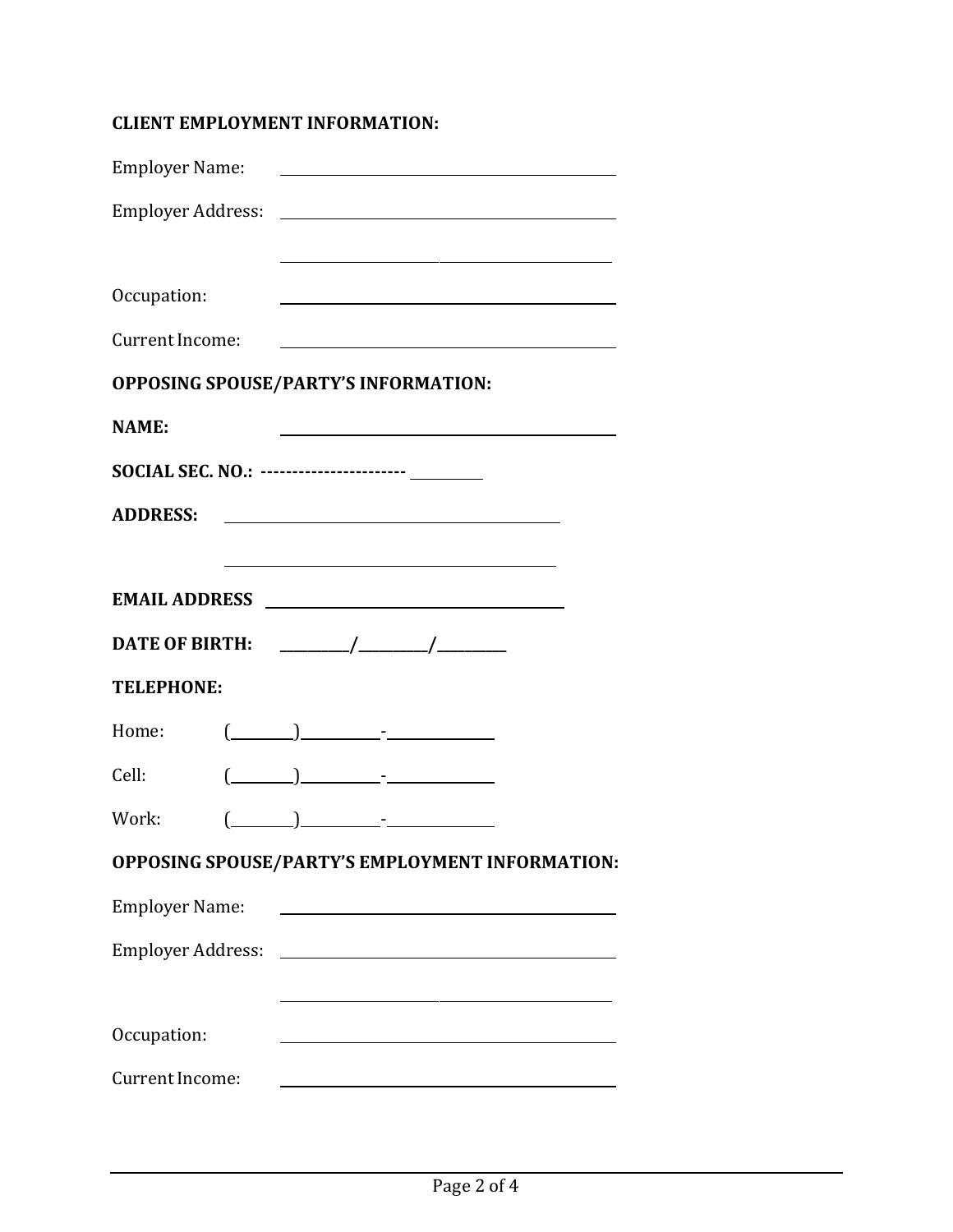| Is the other party represented by an attorney? (circle one): | YES NO | <b>UNKNOWN</b> |
|--------------------------------------------------------------|--------|----------------|
| If so, who:                                                  |        |                |

### **MARRIAGE INFORMATION**

If this is regarding a Dissolution of Marriage (Divorce), please provide the following information:

**DATE OF MARRIAGE:**

**PLACE OF MARRIAGE:**

**DATE OF SEPARATION:**  $\begin{aligned} \mathcal{L}_{\text{max}}(\mathcal{L}_{\text{max}}) = \mathcal{L}_{\text{max}}(\mathcal{L}_{\text{max}}) \end{aligned}$  **DATE OF DIVORCE: (if modification case)**

 $\overline{a}$ 

\_

\_

 $\overline{a}$ 

\_

**COUNTY AND STATE WHERE MARRIAGE TOOK PLACE: \_\_\_\_\_\_\_\_\_\_\_\_\_\_\_\_\_\_\_\_\_\_\_\_\_\_\_\_\_\_\_\_\_\_\_\_\_**

| HOW LONG HAVE YOU RESIDED IN THE STATE OF FLORIDA? |  |
|----------------------------------------------------|--|
|                                                    |  |

**HOW LONG HAVE YOU RESIDED IN THE COUNTY OF YOUR RESIDENCE?** 

**HAVE YOU EVER BEEN ARRESTED? (circle one): YES NO**

**If yes, please explain:** 

# **NATURE OF SUIT, CLAIM OR INCIDENT**

**Please provide a brief description for the matter in which you are seeking legal advise/representation regarding (please provide any additional names, addresses and phone numbers not previously listed):**